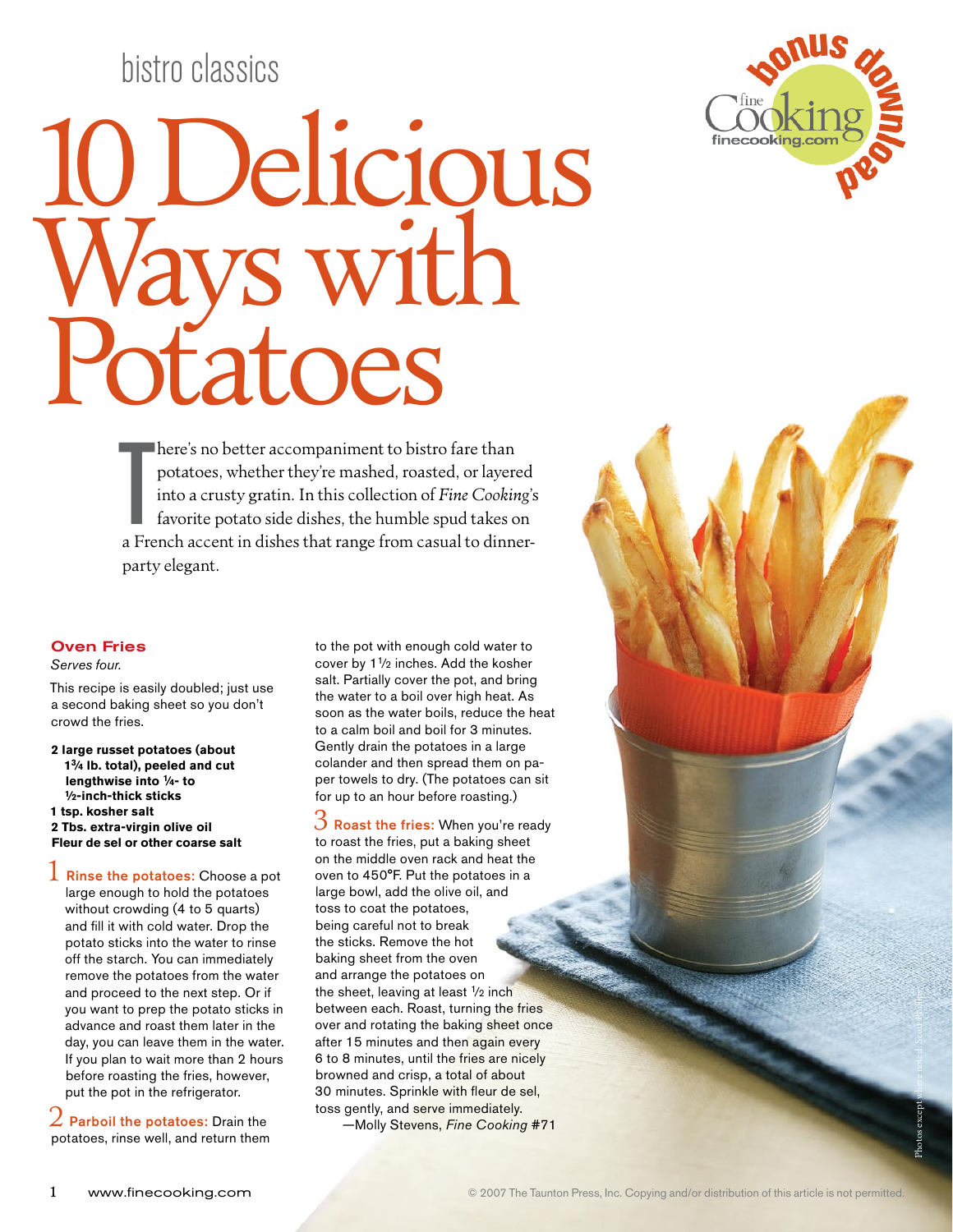

#### Potatoes Fondantes

#### *Serves four to six.*

A nonstick skillet is crucial so the potatoes don't stick to the pan as the liquid evaporates.

- **2 lb. baby Yukon Gold or Red Bliss potatoes (20 to 25 potatoes, 11⁄2 to 13⁄4 inches in diameter)**
- **1 sprig fresh rosemary**
- **2 cups homemade or low-salt chicken broth**
- **2 Tbs. good-quality extra-virgin olive oil**
- **1 Tbs. unsalted butter**
- **1 tsp. kosher salt (less if the broth is salty) 1 to 2 Tbs. thinly sliced fresh chives**
- **Fleur de sel or other sea salt for serving (optional)**

Trim the potatoes of any eyes or damaged areas and wash well in cold water. Arrange as many potatoes as will fit in one layer in a 10-inch nonstick skillet (there should be a little room to spare; save any extra potatoes for another use). Add the rosemary, broth, oil, butter, and salt. Bring to a boil over high heat. Reduce the heat to medium, cover the pan but leave the lid a tad ajar, and boil until the potatoes are tender when pierced with a fork, about 20 minutes. The liquid should still halfway surround the potatoes; if it doesn't, add more broth or water until it does.

Remove the pan from the heat and press on each potato with a  $1/4$ -cup measure just until it cracks open. Set the pan over mediumhigh heat and cook, uncovered, until all the liquid has evaporated and the potatoes have browned on one side, about 10 minutes. Gently turn the potatoes and brown the other side, another 4 to 5 minutes.

Remove the pan from the heat and let the potatoes rest for 5 minutes before transferring them to a serving platter. Sprinkle with the chives and serve immediately, passing the fleur de sel so diners can sprinkle some on if they want.

—Jacques Pépin, *Fine Cooking* #64





## Smooth & Silky Potato Purée

*Serves four.*

#### **2 lb. russet potatoes, peeled and cut into 2-inch cubes**

**2 Tbs. salt; more for seasoning 1⁄2 cup hot whole milk Pinch freshly grated mace or nutmeg Freshly ground white pepper to taste 7 oz. (14 Tbs.) unsalted butter, cut into pieces**

Put a large pot of water on high heat. Add the potatoes and salt and bring to a boil. Boil just until a skewer or knife can easily penetrate the center of the potatoes, 20 to 30 minutes. Drain the potatoes. Pass them through the fine disk of a food mill back into the pot in which they were cooked. Immediately add the milk, mace, salt, and pepper, stirring with a wooden spoon. Add the butter and stir vigorously until the butter is incorporated and the potatoes look almost glossy. Serve immediately.

—Josh Eisen, *Fine Cooking* #25

#### Golden Russet Potato Gratin

*Serves six to eight.*

- **11⁄2 Tbs. olive oil**
- **2 large yellow onions (about 1 lb. total), halved and thinly sliced from root to blossom end**

#### **Kosher salt**

- **11⁄2 cups low-salt chicken broth**
- **3 Tbs. unsalted butter**
- **31⁄2 lb. russet potatoes (about 6 medium)**
- **2 tsp. fresh thyme leaves**
- **Freshly ground black pepper**
- **1 cup lightly packed grated Gruyère (about 11⁄2 oz.)**
- **3 Tbs. freshly grated Parmigiano-Reggiano**

Heat the oven to 400°F. Heat a large skillet over medium heat, add the oil, and when it's hot, add the onions. Season well with salt and cook, stirring often, until the onions turn translucent and soften completely, about 10 minutes. Raise the heat to high and cook, stirring constantly, until the onions darken uniformly to a light brown, about 4 minutes. Carefully add the chicken broth (it will steam) and scrape the bottom of the pan to incorporate the browned bits into the broth. Remove from the heat.

Grease a 21⁄2-quart casserole dish (about 8x11 inches) with 1 Tbs. of the butter. Cut the remaining butter into 1⁄4-inch cubes. Peel the potatoes. Using a knife or a mandoline, cut the potatoes into disks  $\frac{1}{8}$  to  $\frac{1}{16}$  inch thick. Arrange a layer of potatoes, slightly overlapping, on the bottom of the casserole dish, starting at one end of the dish and working to the other end in rows. Cover evenly with a third of the onions (use a slotted spoon), a third of the thyme, 1⁄4 tsp. salt, some pepper, and about  $1\frac{1}{2}$  tsp. of the butter. Arrange two more layers of potatoes, onions, thyme, salt, pepper, and butter over the first. Pour the broth over this third layer. For the fourth and last layer, use the remaining potatoes and butter and sprinkle on the Gruyère and Parmigiano.

Bake until the top layer is golden brown, the potatoes are tender when pierced, and most of the broth has been absorbed (use a knife to peek around the edges), about 50 minutes. Let the gratin cool for 20 minutes before cutting and serving.

—Michael Louchen, *Fine Cooking* #55

 *Fine Cooking* features handson, how-to cooking information for cooks of all skill levels. The magazine is published seven times a year.

Visit FineCooking.com to subscribe today.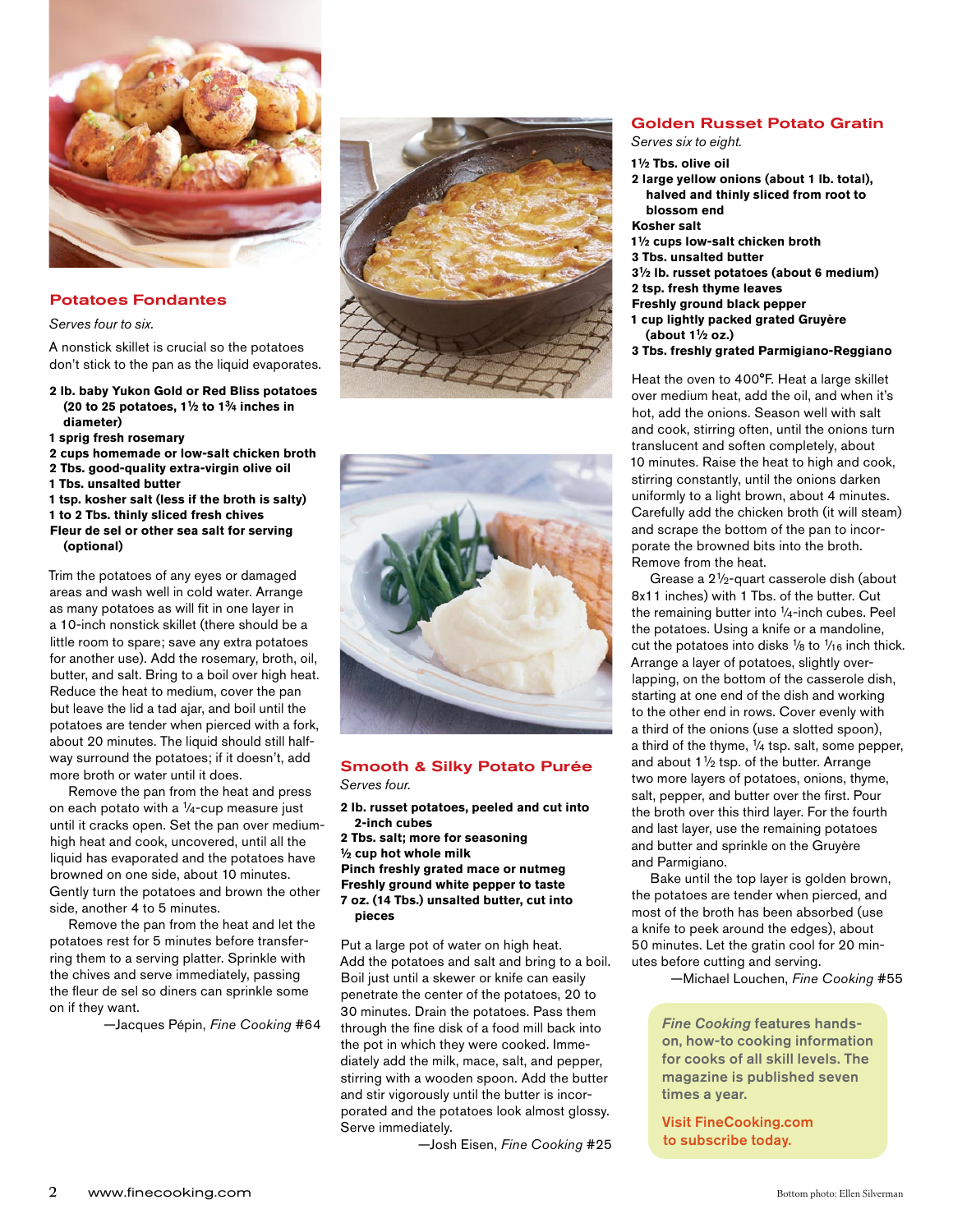

#### Potatoes Boulangère

*Serves six as a side dish.*

This dish is like a potato gratin but without the cheese and cream; the pancetta (Italian cured bacon) adds rich flavor. It would make a great side dish for roast chicken or beef.

#### **1 Tbs. olive oil**

- **31⁄2 oz. (1⁄2 cup) diced pancetta**
- **3 small onions, thinly sliced (2 cups)**
- **3 medium sprigs fresh thyme 1 bay leaf**
- **Scant 1 tsp. kosher salt**
- 
- **1⁄4 tsp. freshly ground black pepper 2 lb. Yukon Gold or Yellow Finn potatoes,**
- **peeled and sliced into 1⁄4-inch-thick half-moons**
- **1 cup homemade or low-salt chicken broth**

Heat the oven to 375°F. Heat the olive oil in a medium (9-inch) Dutch oven over medium heat. When the oil is hot, add the pancetta. Sauté until it just begins to crisp and turn brown, about 4 minutes. Add the onions, thyme, bay leaf, salt, and pepper. Cook, stirring occasionally and more frequently toward the end, until the onions are deep golden, about 14 minutes.

Meanwhile in a small saucepan, bring the chicken broth to a boil and then remove from the heat.

Add the potatoes to the onions and cook, stirring for a minute or two. Pour the hot broth over the potatoes and onions and bring the pot to a boil, stirring with a wooden spoon to scrape up the browned bits from the bottom of the pan. Cover the pot, put it in the oven, and bake for about 15 minutes. Uncover the pot, gently and evenly push the potatoes down with a spatula, and continue to bake uncovered until the potatoes are completely tender and have started to brown, about another 25 minutes. Discard the bay leaf and thyme before serving.

—Jean-Pierre Moullé, *Fine Cooking* #63

#### Crisp Rösti Potatoes

*Yields one 8-inch potato pancake; serves three to four as a side dish.*

- **1 lb. potatoes (Yukon Golds or russets are best)**
- **11⁄2 tsp. salt**
- **Generous 1⁄4 tsp. freshly ground black pepper**
- **3 Tbs. vegetable or olive oil for frying; more as needed**

Peel the potatoes and grate them, using the large holes of a hand grater or a food processor. Put the potatoes in a large bowl, add the salt and pepper, and toss to coat thoroughly. Let the potatoes rest for at least 5 minutes, and then, working with a fistful at a time, squeeze as much liquid as possible out of them and transfer to a second bowl. (The potatoes will start to discolor, but that won't really affect the final results.)

Heat a heavy-based skillet that measures about 8 inches across the base over mediumhigh heat. Add the oil (it should come to a depth of about <sup>1</sup>/8 inch; add more if necessary.) When the oil begins to ripple and quiver slightly, test it by dropping in a potato shred it should sizzle enthusiastically. If not, wait a few more seconds. When the temperature is right, take a fistful of potatoes, wring them out once more, and let them fall loosely from your fingers into the center of the pan. (Be careful because the oil will spatter.)

Working quickly, repeat until you have enough potatoes in the pan to cover the bottom. With a fork, gently spread out the shreds



of potato to make a layer about 1⁄2 inch thick, trying to distribute them evenly, avoiding dense or thin patches. If there are straggly potatoes around the edges, tuck them in with the fork so they don't burn.

Adjust the heat so that you hear a lively sizzle but the bottom isn't browning too rapidly. Cook until the underside is a deep golden brown and the potatoes on the top start to look translucent, 12 to 16 min. (Taste a few strands—they should be almost fully cooked and tender.)

Carefully slide the rösti out of the pan onto a dinner plate and return the pan to the heat. Put another plate on top of the rösti and, holding tightly, flip the plates over. Slide the inverted rösti back into the pan and continue cooking until the new bottom is browned and the potatoes feel really tender in the middle when poked with a knife (try to snitch a few strands from the center and taste them for doneness), another 6 to 8 minutes. Slide the rösti onto a cutting board if you're serving it immediately, or to a cooling rack to hold it for a few minutes. Blot the top with a paper towel to remove any excess oil. Cut into wedges and serve as soon as possible.

—Martha Holmberg, *Fine Cooking* #48



#### French-Style Potato Salad *Serves four as a side dish.*

Wine flavors are subtle but important in this salad, so use a wine you wouldn't mind drinking. I like to keep the potato skins on both for looks and nutrition.

- **2 lb. Yukon Gold potatoes, scrubbed but not peeled**
- **11⁄3 cups dry white wine (or 1⁄2 cup whitewine vinegar)**

**Salt and freshly ground white pepper 1⁄2 cup extra-virgin olive oil 1 Tbs. minced shallot 2⁄3 cup chopped scallions**

Boil the whole unpeeled potatoes in generously salted water until fork-tender, 20 to 30 minutes, depending on size. As soon as you can handle the potatoes but while they're still warm, slice them just under  $1/2$  inch thick with a very sharp knife.

In a small saucepan over medium heat, boil the wine until it's reduced by half. (If using vinegar, don't cook it.) Sprinkle salt, pepper, and the hot reduced wine (or the vinegar) over the warm potatoes; toss gently. Add the olive oil, tossing just until combined, and then add the shallots and scallions. Taste and adjust the seasonings. Serve at room temperature.

—Jean-Louis Gerin, *Fine Cooking* #27